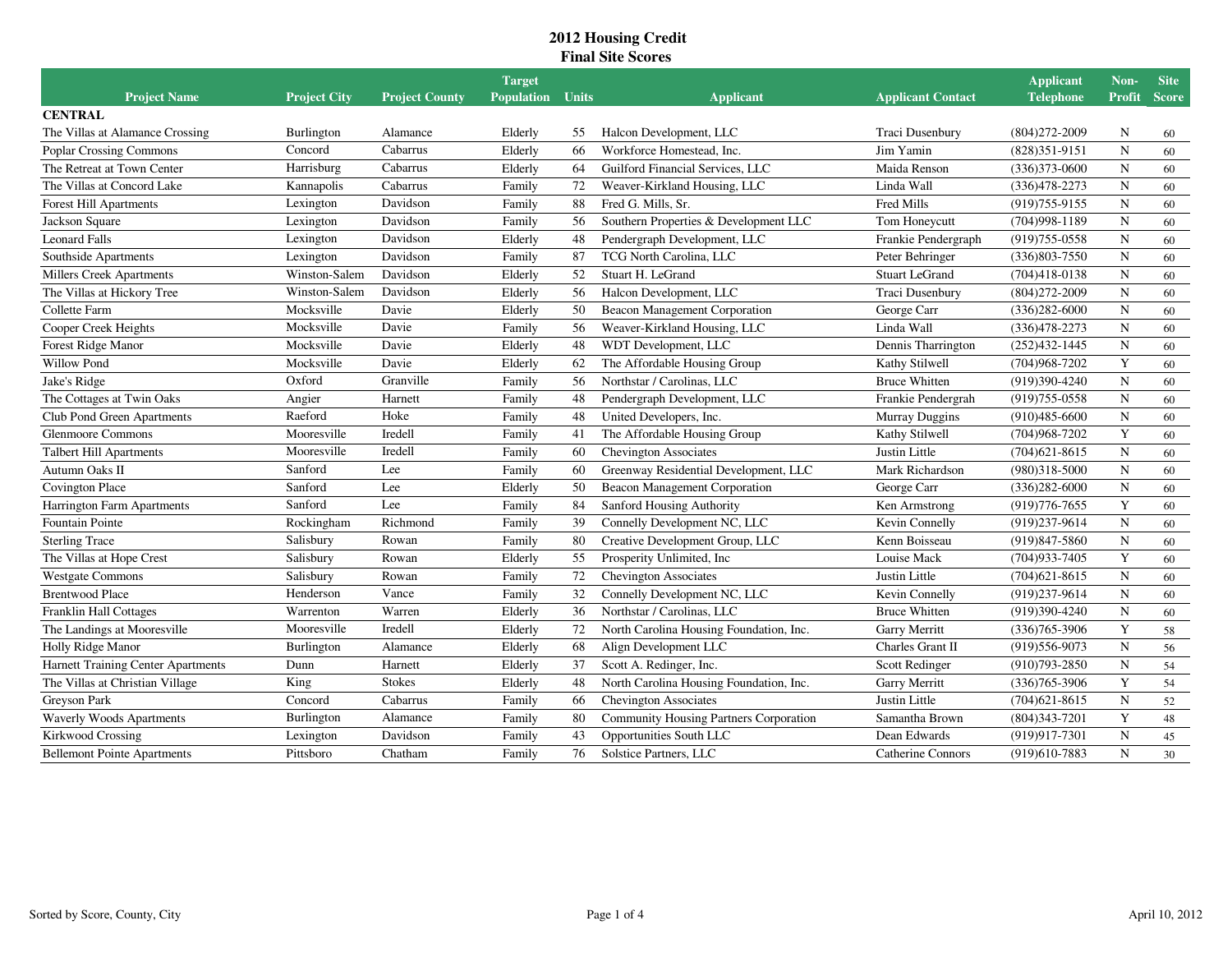| <b>Project Name</b>                 | <b>Project City</b> | <b>Project County</b> | <b>Target</b><br><b>Population</b> | <b>Units</b> | <b>Applicant</b>                         | <b>Applicant Contact</b> | <b>Applicant</b><br><b>Telephone</b> | Non-<br><b>Profit</b> | <b>Site</b><br><b>Score</b> |
|-------------------------------------|---------------------|-----------------------|------------------------------------|--------------|------------------------------------------|--------------------------|--------------------------------------|-----------------------|-----------------------------|
| <b>EAST</b>                         |                     |                       |                                    |              |                                          |                          |                                      |                       |                             |
| <b>Beaufort Spring</b>              | Beaufort            | Carteret              | Elderly                            | 48           | <b>Evergreen Construction Company</b>    | Tim Morgan               | (919)848-2041                        | N                     | 60                          |
| <b>Edenton Place</b>                | Edenton             | Chowan                | Family                             | 50           | Lucius S. Jones and Lucius S. Jones, Jr. | Lucius Jones             | (919)365-7196                        | N                     | 60                          |
| <b>Copperstone Apartments</b>       | Whiteville          | Columbus              | Family                             | 40           | Connelly Development NC, LLC             | Kevin Connelly           | (919)237-9614                        | N                     | 60                          |
| Covey Reserve Apartments            | Whiteville          | Columbus              | Elderly                            | 44           | SNW, LLP                                 | Stephanie Norris         | (919) 854-7990                       | $\mathbf N$           | 60                          |
| <b>Ashley Park Apartments</b>       | New Bern            | Craven                | Family                             | 72           | Jenkins Properties Limited Partnership   | Ragan Ramsey             | (919)801-3047                        | N                     | 60                          |
| Southerland Village Apartments      | Wallace             | Duplin                | Family                             | 48           | Landmark Asset Services, Inc.            | Richard Angino           | $(336)714 - 8942$                    | $\mathbf N$           | 60                          |
| <b>Summer Tree Apartments</b>       | Wallace             | Duplin                | Family                             | 24           | <b>HEGM</b> Corporation                  | <b>Gary Ellis</b>        | $(704)357 - 6000$                    | N                     | 60                          |
| Hunter Hill Apartment Homes         | Tarboro             | Edgecombe             | Family                             | 56           | Holly L. Smith                           | <b>Holly Smith</b>       | $(919)363 - 1677$                    | N                     | 60                          |
| <b>Whichard's Landing</b>           | Tarboro             | Edgecombe             | Family                             | 56           | Carolina Project Equities LLC            | Alan F. Scott            | (919) 844-0444                       | ${\bf N}$             | 60                          |
| Park Manor                          | Snow Hill           | Greene                | Elderly                            | 32           | Guilford Financial Services, LLC         | Maida Renson             | $(336)373 - 0600$                    | $\mathbf N$           | 60                          |
| <b>Becker Place Apartments</b>      | Roanoke Rapids      | Halifax               | Elderly                            | 40           | Weaver Kirkland Housing, LLC             | Linda Wall               | $(336)478 - 2273$                    | $\mathbf N$           | 60                          |
| Cleveland Green Phase II Apartments | Garner              | Johnston              | Family                             | 40           | United Developers, Inc.                  | <b>Murray Duggins</b>    | $(910)485 - 6600$                    | N                     | 60                          |
| <b>Madison Place Apartments</b>     | Rocky Mount         | Nash                  | Elderly                            | 40           | Scott A. Redinger, Inc.                  | Scott Redinger           | $(910)793 - 2850$                    | $\mathbf N$           | 60                          |
| Rocky Meadows Apartment Homes       | Rocky Mount         | Nash                  | Family                             | 48           | Hunter C. Bourne, III                    | Hunter Bourne            | $(252)441 - 9252$                    | $\mathbf N$           | 60                          |
| Harris Landing Apartments           | Jacksonville        | Onslow                | Family                             | 72           | Greenway Residential Development, LLC    | Mark Richardson          | $(980)318 - 5000$                    | $\mathbf N$           | 60                          |
| Forest Edge Apartments, Phase II    | <b>Tabor City</b>   | Columbus              | Family                             | 48           | Holly L. Smith                           | <b>Holly Smith</b>       | $(919)363-1677$                      | $\mathbf N$           | 58                          |
| <b>Lockwood Village Apartments</b>  | Wilmington          | New Hanover           | Family                             | 60           | <b>SNW. LLP</b>                          | Stephanie Norris         | (919) 854-7990                       | N                     | 57                          |
| Pine Ridge Senior Apartments        | Wilmington          | New Hanover           | Elderly                            | 50           | Housing and Economic Opportunities       | Glenn Floyd              | $(910)341 - 7700$                    | Y                     | 57                          |
| Villages at Westhaven               | Wilson              | Wilson                | Elderly                            | 40           | Pendergraph Development, LLC             | Frankie Pendergraph      | $(919)755-0558$                      | $\mathbf N$           | 57                          |
| <b>River Forest</b>                 | Wilmington          | New Hanover           | Family                             | 120          | Roger J Gendron                          | Roger Gendron            | $(910)509 - 4272$                    | $\mathbf N$           | 56                          |
| Tullamore                           | Beaufort            | Carteret              | Elderly                            | 36           | East Carolina Community Development Inc. | Keith Walker             | $(252)504 - 3996$                    | Y                     | 54                          |
| <b>Addison Place</b>                | New Bern            | Craven                | Family                             | 72           | Wynnefield Properties, Inc.              | Craig Stone              | $(336)454 - 6134$                    | N                     | 54                          |
| <b>Ashton Way Apartments</b>        | Garner              | Johnston              | Family                             | 80           | The BTR Communities Group, LLC           | <b>Bill Scantland</b>    | $(336)460-1580$                      | $\mathbf N$           | 54                          |
| Eagle Point                         | Jacksonville        | Onslow                | Family                             | 68           | The Affordable Housing Group             | Kathy Stilwell           | $(704)968 - 7202$                    | Y                     | 54                          |
| Heritage Trace                      | Wilson              | Wilson                | Family                             | 56           | Creative Development Group, LLC          | Kenn Boisseau            | $(919)847 - 5860$                    | N                     | 54                          |
| Ravenswood Apartments               | Wilson              | Wilson                | Family                             | 72           | <b>SNW. LLP</b>                          | Stephanie Norris         | (919) 854-7990                       | $\mathbf N$           | 54                          |
| Riverwood Haven                     | Clayton             | Johnston              | Elderly                            | 48           | Fred Smith Development Company           | Fred Smith, Jr.          | (919) 550-8086                       | N                     | 51                          |
| Riverwood Place                     | Clayton             | Johnston              | Elderly                            | 60           | TBLF Riverwood, LLC                      | <b>Sherrod Banks</b>     | (919)474-9137                        | N                     | 51                          |
| Powerscourt                         | Jacksonville        | Onslow                | Elderly                            | 60           | East Carolina Community Development Inc. | Keith Walker             | $(252)504 - 3996$                    | Y                     | 50                          |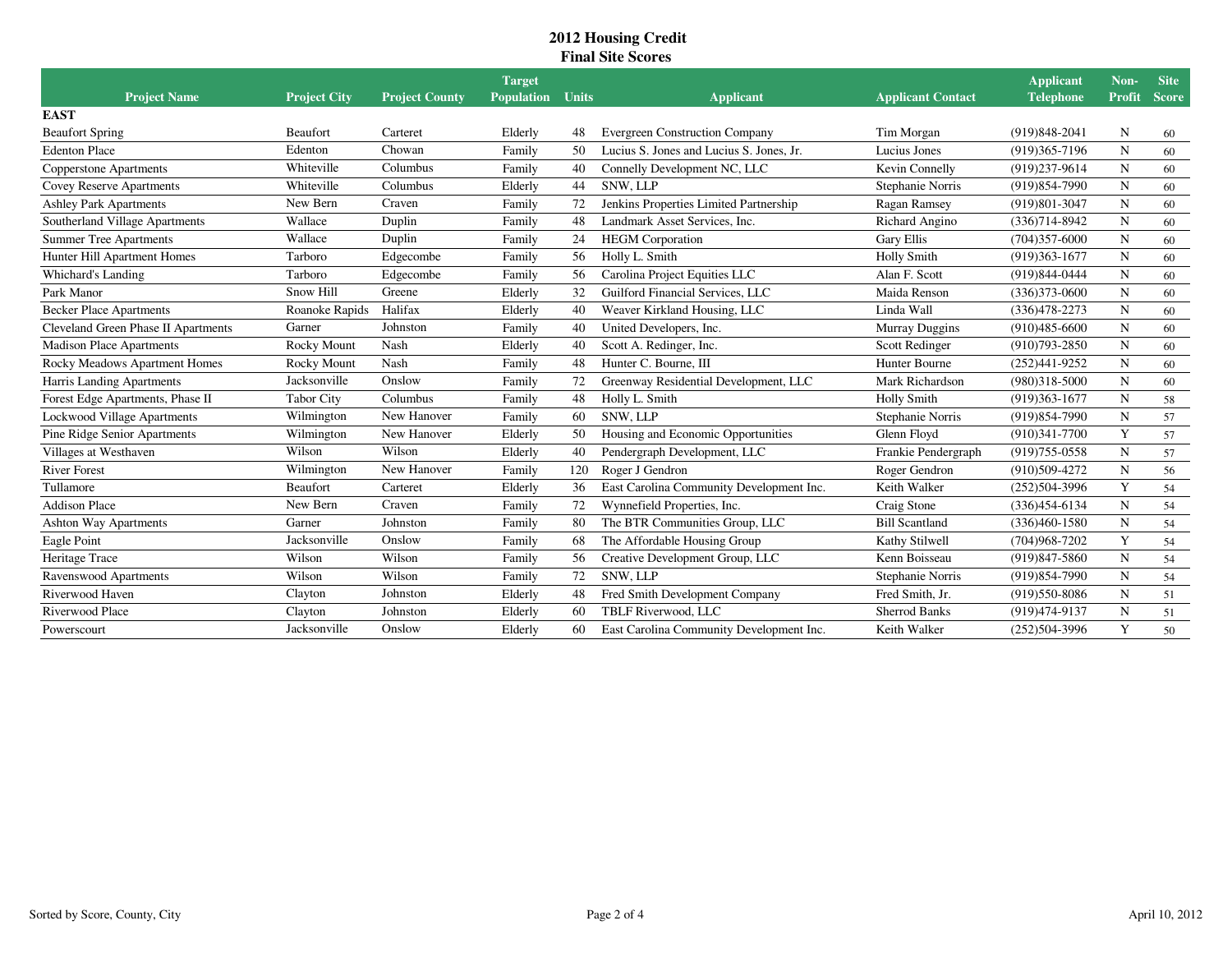|                                      |                      |                       | <b>Target</b>           |     |                                           |                          | <b>Applicant</b>  | Non-        | <b>Site</b>  |
|--------------------------------------|----------------------|-----------------------|-------------------------|-----|-------------------------------------------|--------------------------|-------------------|-------------|--------------|
| <b>Project Name</b>                  | <b>Project City</b>  | <b>Project County</b> | <b>Population</b> Units |     | <b>Applicant</b>                          | <b>Applicant Contact</b> | <b>Telephone</b>  | Profit      | <b>Score</b> |
| <b>METRO</b>                         |                      |                       |                         |     |                                           |                          |                   |             |              |
| <b>Carmel Ridge Apartments</b>       | Asheville            | Buncombe              | Family                  | 80  | Greenway Residential Development, LLC     | Mark Richardson          | $(980)318 - 5000$ | N           | 60           |
| Givens Park at Gerber Village        | Asheville            | Buncombe              | Elderly                 | 120 | Givens Estates, Inc.                      | Teresa Stephens          | $(828)771 - 2204$ | Y           | 60           |
| <b>Bluebird Way</b>                  | Greensboro           | Guilford              | Elderly                 | 40  | <b>Beacon Management Corporation</b>      | George Carr              | $(336)282 - 6000$ | N           | 60           |
| The Terrace at Rocky Knoll           | Greensboro           | Guilford              | Family                  | 48  | <b>Beacon Management Corporation</b>      | George Carr              | $(336)282 - 6000$ | N           | 60           |
| <b>Woodlea View</b>                  | Greensboro           | Guilford              | Elderly                 | 66  | Scott A. Redinger, Inc.                   | Scott Redinger           | $(910)793 - 2850$ | N           | 60           |
| Village View                         | Jamestown            | Guilford              | Elderly                 | 47  | Beacon Management Corporation             | George Carr              | $(336)282 - 6000$ | N           | 60           |
| <b>Idlewild Pointe</b>               | Charlotte            | Mecklenburg           | Family                  | 30  | Opportunities South LLC                   | Dean Edwards             | (919)917-7301     | N           | 60           |
| Northlake Senior Apartments          | Charlotte            | Mecklenburg           | Elderly                 | 71  | Carolina Project Equities LLC             | Alan F. Scott            | (919) 844-0444    | N           | 60           |
| Sardis Senior Apartments             | Charlotte            | Mecklenburg           | Elderly                 | 64  | Creative Development Group, LLC           | Kenn Boisseau            | $(919)847 - 5860$ | N           | 60           |
| <b>Westerly Oaks Apartments</b>      | Charlotte            | Mecklenburg           | Elderly                 | 84  | Greenway Residential Development, LLC     | Mark Richardson          | $(980)318 - 5000$ | N           | 60           |
| <b>Timber Spring</b>                 | Garner               | Wake                  | Elderly                 | 48  | <b>Evergreen Construction Company</b>     | Tim Morgan               | $(919)848-2041$   | N           | 60           |
| Holly Woods at Sunset Lake           | <b>Holly Springs</b> | Wake                  | Family                  | -64 | Halcon Development, LLC                   | <b>Traci Dusenbury</b>   | $(804)272 - 2009$ | N           | 60           |
| <b>Brighton Pointe</b>               | Raleigh              | Wake                  | Family                  | 96  | Carolina Project Equities LLC             | Alan Scott               | (919) 844-0444    | ${\bf N}$   | 60           |
| Capstone Villas                      | Rolesville           | Wake                  | Family                  | 72  | Jenkins Properties Limited Partnership    | Ragan Ramsey             | (919) 801-3047    | $\mathbf N$ | 60           |
| <b>Granite Falls Apartments</b>      | Rolesville           | Wake                  | Family                  | 72  | Granite Falls LLC                         | <b>Gary Ellis</b>        | $(704)357 - 6000$ | N           | 60           |
| Preiss-Steele Place                  | Durham               | Durham                | Elderly                 | 82  | Development Ventures Incorporated         | Shannon McLean           | $(919)683 - 1551$ | Y           | 58           |
| <b>Willow Creek</b>                  | Cary                 | Wake                  | Elderly                 | 53  | DHIC. Inc.                                | Natalie Britt            | (919) 832-4345    | Y           | 57           |
| Eagle Market Place                   | Asheville            | Buncombe              | Family                  | 70  | Mountain Housing Opportunities, Inc.      | Cindy Visnich-Weeks      | $(828)254-4030$   | Y           | 56           |
| Cypress Manor                        | Fayetteville         | Cumberland            | Elderly                 | 48  | Delona Gardens/TCG United, LLC            | Murray Duggins           | $(910)485 - 6600$ | N           | 56           |
| Whitehall                            | Wendell              | Wake                  | Elderly                 | 24  | Lucius S. Jones & Lucius S. Jones, Jr.    | Lucius Jones             | $(919)365 - 7196$ | ${\bf N}$   | 56           |
| Daniels Landing Senior Living        | Greensboro           | Guilford              | Elderly                 | 72  | North Carolina Housing Foundation, Inc.   | Garry Merritt            | $(336)765 - 3906$ | Y           | 54           |
| Callabridge Landings                 | Charlotte            | Mecklenburg           | Elderly                 | 64  | North Carolina Housing Foundation, Inc.   | Garry Merritt            | $(336)765 - 3906$ | Y           | 54           |
| Catawba Senior Housing               | Charlotte            | Mecklenburg           | Elderly                 | 62  | Charlotte-Mecklenburg Housing Partnership | Patricia Garrett         | $(704)342-0933$   | Y           | 54           |
| Zachariah Alexander Seniors          | Charlotte            | Mecklenburg           | Elderly                 | 60  | Zachariah Alexander CDC                   | <b>Timothy Lewis</b>     | (704)332-8995     | Y           | 54           |
| Poyner Trace at Triangle Town Center | Raleigh              | Wake                  | Family                  | 120 | Creative Development Group, LLC           | Kenn Boisseau            | $(919)847 - 5860$ | N           | 54           |
| <b>Huntington Spring</b>             | <b>Wake Forest</b>   | Wake                  | Elderly                 | 84  | <b>Evergreen Construction Company</b>     | Tim Morgan               | $(919)848 - 2041$ | N           | 54           |
| <b>Mallard Creek Seniors</b>         | Charlotte            | Mecklenburg           | Elderly                 | 120 | WP East Development Enterprises           | <b>Bernard Felder</b>    | $(704)332 - 8995$ | N           | 52           |
| Wesley Heights Senior Housing        | Charlotte            | Mecklenburg           | Elderly                 | 40  | Charlotte-Mecklenburg Housing Partnership | Patricia Garrett         | $(704)342-0933$   | Y           | 52           |
| Park Terrace Apartments Phase III    | <b>High Point</b>    | Guilford              | Family                  | 78  | Laurel Street Residential                 | Dionne Nelson            | $(704)561 - 5235$ | N           | 48           |
| <b>Boulevard Phase II</b>            | Charlotte            | Mecklenburg           | Family                  | 74  | <b>Laurel Street Residential</b>          | Dionne Nelson            | $(704)561 - 5235$ | $\mathbf N$ | 46           |
| Mercury at the Mills                 | Charlotte            | Mecklenburg           | Family                  | 39  | The Community Builders, Inc.              | Rosa Estrada             | $(202)552 - 2511$ | Y           | 46           |
| Camden Glen                          | Raleigh              | Wake                  | Family                  | 48  | DHIC, Inc.                                | Natalie Britt            | (919) 832-4345    | Y           | 42           |
| Fayetteville Place                   | Raleigh              | Wake                  | Elderly                 | 90  | Capitol Area Developments, Inc.           | <b>Steve Beam</b>        | $(919)508-1300$   | Y           | 40           |
|                                      |                      |                       |                         |     |                                           |                          |                   |             |              |